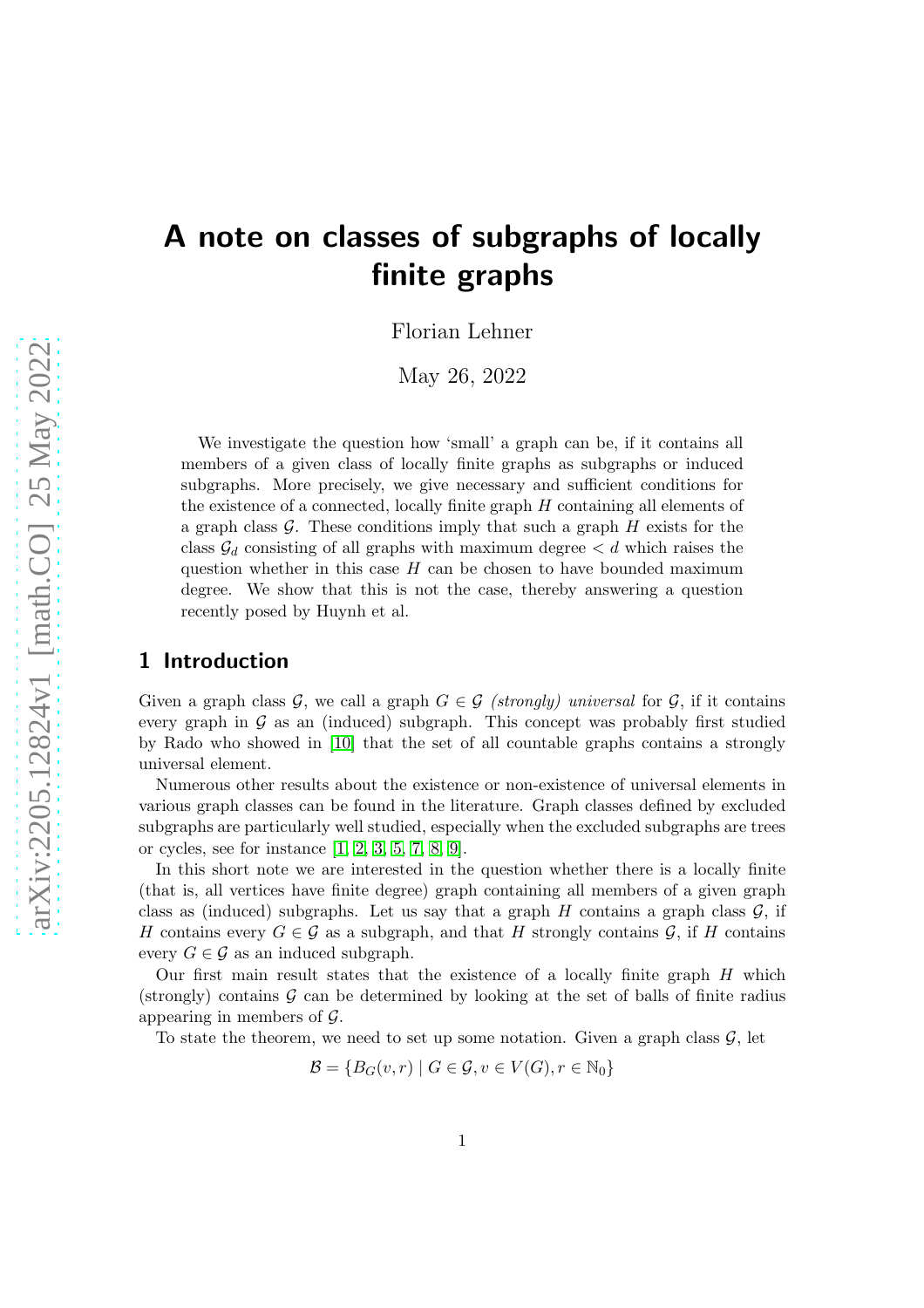where  $B_G(v,r)$  and  $B_{G'}(v',r)$  are considered the same if there is an isomorphism between them which maps v to v'. Define a tree structure  $T(\mathcal{G})$  on  $\mathcal{B}$  by connecting  $B_G(v, r-1)$ and  $B_G(v,r)$  by an edge for every  $G \in \mathcal{G}$ ,  $v \in V(G)$ , and  $r \in \mathbb{N}$ .

Let us call G closed, if for every  $G \notin \mathcal{G}$  there is some  $v \in V(G)$  and  $r \in \mathbb{N}$  such that  $B_G(v, r) \notin \mathcal{B}$ . We note that many interesting graph classes are closed. For instance it is easy to see that any graph class defined by forbidden (induced) subgraphs of finite diameter is closed, and the same is true for graph classes defined by finite forbidden minors or topological minors.

With the above notation, and denoting by  $T_{\infty}$  the tree in which every vertex has countably infinite degree, we have the following characterisation of closed graph classes which admit a locally finite graph containing them.

<span id="page-1-0"></span>**Theorem 1.1.** Let  $\mathcal G$  be a closed class of connected, locally finite graphs. The following three statements are equivalent.

- 1. There is a connected, locally finite graph which strongly contains G.
- 2. There is a connected, locally finite graph which contains G.
- 3. T(G) does not contain a subdivision of  $T_{\infty}$ .

Closedness of graph classes has a topological interpretation which adds another interesting facet to the above theorem: the three equivalent conditions are met if and only if the set  $\mathcal{G}^{\bullet} = \{(G, v) \mid G \in \mathcal{G}, v \in V(G)\},$  is  $\sigma$ -compact with respect to a natural topology on the set of rooted graphs.

We also note that a similar result holds, if we drop the requirement that  $\mathcal G$  is closed (see Theorem [3.1\)](#page-5-0), but the third statement has to be replaced by a more technical condition.

The second main result of this paper concerns graphs not containing some fixed star. Denote by  $\mathcal{G}_d$  the class of all connected graphs which do not contain a star with d leaves as a subgraph. Equivalently,  $\mathcal{G}_d$  is the class of all graphs in which all vertex degrees are strictly less than d. We also allow  $d = \infty$  and let  $\mathcal{G}_{\infty}$  denote the class of connected, locally finite graphs.

The class  $\mathcal{G}_{\infty}$  does not contain a universal element by an argument attributed to de Bruijn in [\[10\]](#page-10-0) (or by Theorem [1.1\)](#page-1-0), and the same is true for  $\mathcal{G}_d, d \geq 4$  as shown in [\[9\]](#page-10-1). However, it follows from Theorem [1.1](#page-1-0) that there is a graph  $H \in \mathcal{G}_{\infty}$  (strongly) containing  $\mathcal{G}_d$  for  $d < \infty$ . We show that this is best possible, thereby answering a question recently posed by Huynh et al. in [\[6,](#page-9-6) Section 7].

<span id="page-1-1"></span>**Theorem 1.2.** If a countable graph H contains  $\mathcal{G}_4$ , then it necessarily has unbounded vertex degrees.

Besides the result itself, the proof method may be of interest. Many results about nonexistence of certain countable universal graphs are based on the fact that partitioning an uncountable set into countably many parts yields at least one uncountable part. The key idea in our proof can be seen as a quantitative version of this infinite pigeonhole principle: if the uncountable set is endowed with a non-null measure and the parts are measurable, then at least one of the parts must have positive measure.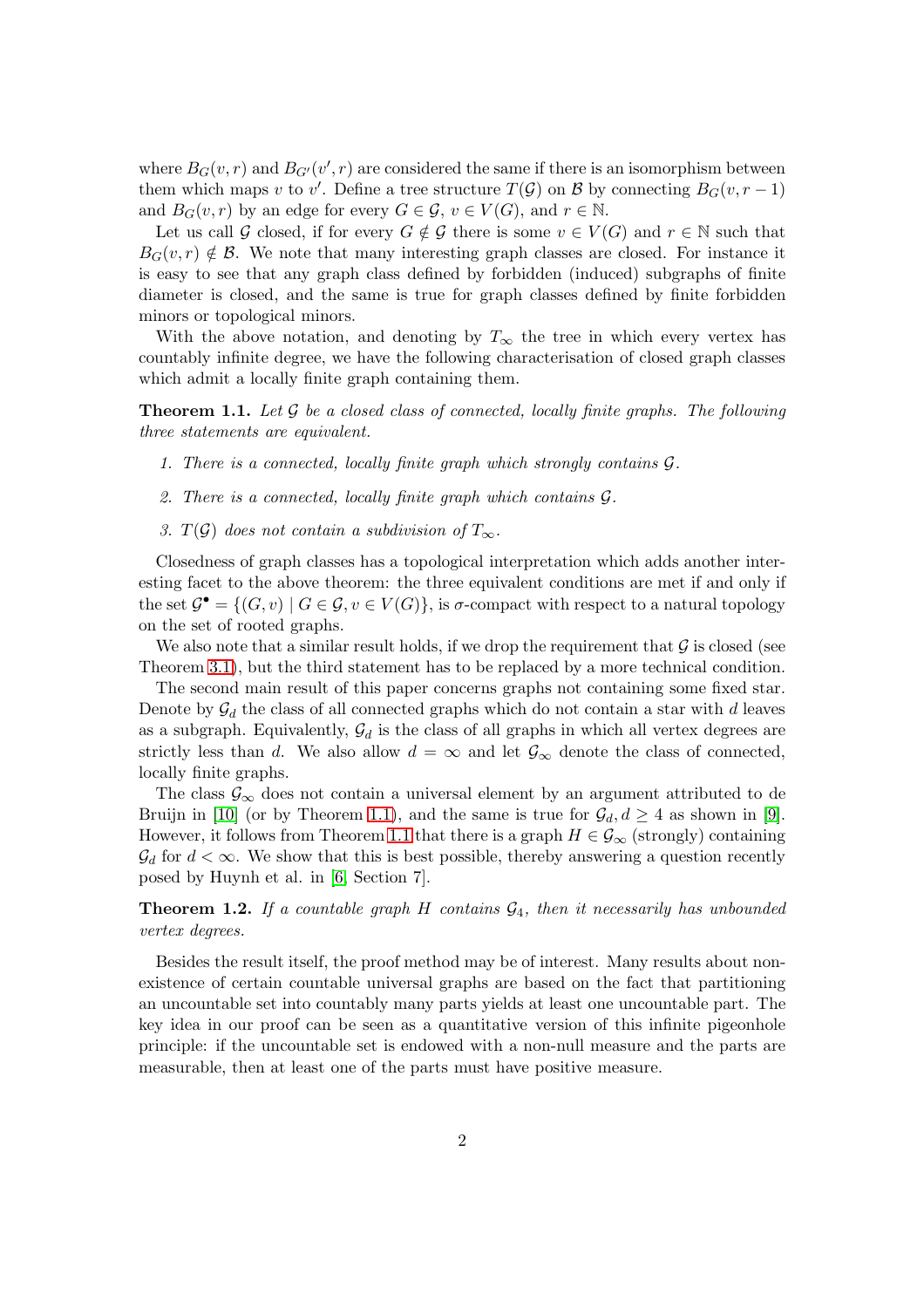## 2 Preliminaries

Throughout this short note, all graphs are assumed to be connected and simple unless explicitly stated otherwise. Moreover we assume all graphs to be countable in order to avoid set-theoretical subtleties which could arise due to the fact that the class of all graphs is not a set. As usual, denote by  $V(G)$  and  $E(G)$  the vertex and edge set of a graph G respectively.

An embedding of a graph G into a graph H is a map  $\iota: V(G) \to V(H)$  which preserves adjacency, that is,  $uv \in E(G) \implies \iota(u)\iota(v) \in E(H)$ . A strong embedding is an embedding  $\iota$  which additionally preserves non-adjacency, that is,  $uv \in E(G) \iff$  $\iota(u)\iota(v) \in E(H)$ . Note that G is a subgraph of H if and only if there is an embedding of G into  $H$ , and G is an induced subgraph of H if and only if there is a strong embedding of  $G$  into  $H$ .

A graph class G is a set of graphs such that  $G \in \mathcal{G}$  whenever G is isomorphic to some  $G' \in \mathcal{G}$ . We say that a graph H (strongly) contains a graph class  $\mathcal{G}$ , if every  $G \in \mathcal{G}$ has a (strong) embedding into H. A graph  $G \in \mathcal{G}$  which (strongly) contains  $\mathcal{G}$  is called (strongly) universal for G.

A rooted graph is a pair  $(G, v)$  where G is a graph and  $v \in V(G)$ . All of the above definitions carry over to rooted graphs, the only difference is that an embedding of a rooted graph  $(G, v)$  into a rooted graph  $(H, w)$  must always map the root v of G to the root w of H. For a graph class  $\mathcal{G}$ , we define the associated rooted graph class by

$$
\mathcal{G}^{\bullet} = \{ (G, v) \mid G \in \mathcal{G}, v \in V(G) \},
$$

in other words,  $\mathcal{G}^{\bullet}$  is the class of all rooted graphs whose underlying graph lies in  $\mathcal{G}$ .

Any class of rooted graphs can be endowed with a metric by letting

 $d((G, v), (G', v')) = \exp(-\max\{r \mid B_G(v, r) \text{ is isomorphic to } B_{G'}(v', r)\}),$ 

where  $B_G(v,r)$  as usual denotes the ball in G with radius r and centre v.

A class G of locally finite graphs is *closed* if  $\mathcal{G}^{\bullet}$  is a closed subset of the class  $\mathcal{G}^{\bullet}_{\infty}$  of all locally finite, rooted graphs with respect to the topology induced by the metric given above. We remark that this definition of closedness is equivalent to the one given in the introduction.

We slightly abuse notation, and extend the definition of the tree  $T(\mathcal{G})$  given in the introduction to rooted graph classes as follows. The vertex set of  $T(G)$  is  $\mathcal{B}(G) :=$  ${B_G(v,r) | (G,v) \in \mathcal{G}, r \in \mathbb{N}_0}$  where  $B_G(v,r)$  and  $B_{G'}(v',r)$  are considered the same if there is an isomorphism between them which maps  $v$  to  $v'$ . Note that isomorphic balls with different radii are considered different, for instance given a finite rooted graph  $(G, v)$ the balls  $B_G(v,r)$  are distinct elements of  $\mathcal{B}(\mathcal{G})$  although they are isomorphic for all but finitely many r. Connect  $B_G(v, r-1)$  and  $B_G(v, r)$  by an edge for every  $(G, v) \in \mathcal{G}$  and  $r \in \mathbb{N}$ . For a class G of (unrooted) graphs, the definition of  $T(\mathcal{G})$  from the introduction coincides with the tree  $T(\mathcal{G}^{\bullet})$  corresponding to the associated rooted graph class.

We treat  $T(\mathcal{G})$  as a rooted tree with root  $B_0 = B_G(v, 0)$ ; note that the definition of B<sub>0</sub> does not depend on the specific choice of  $(G, v) \in \mathcal{G}$  because  $B_G(v, 0)$  is the trivial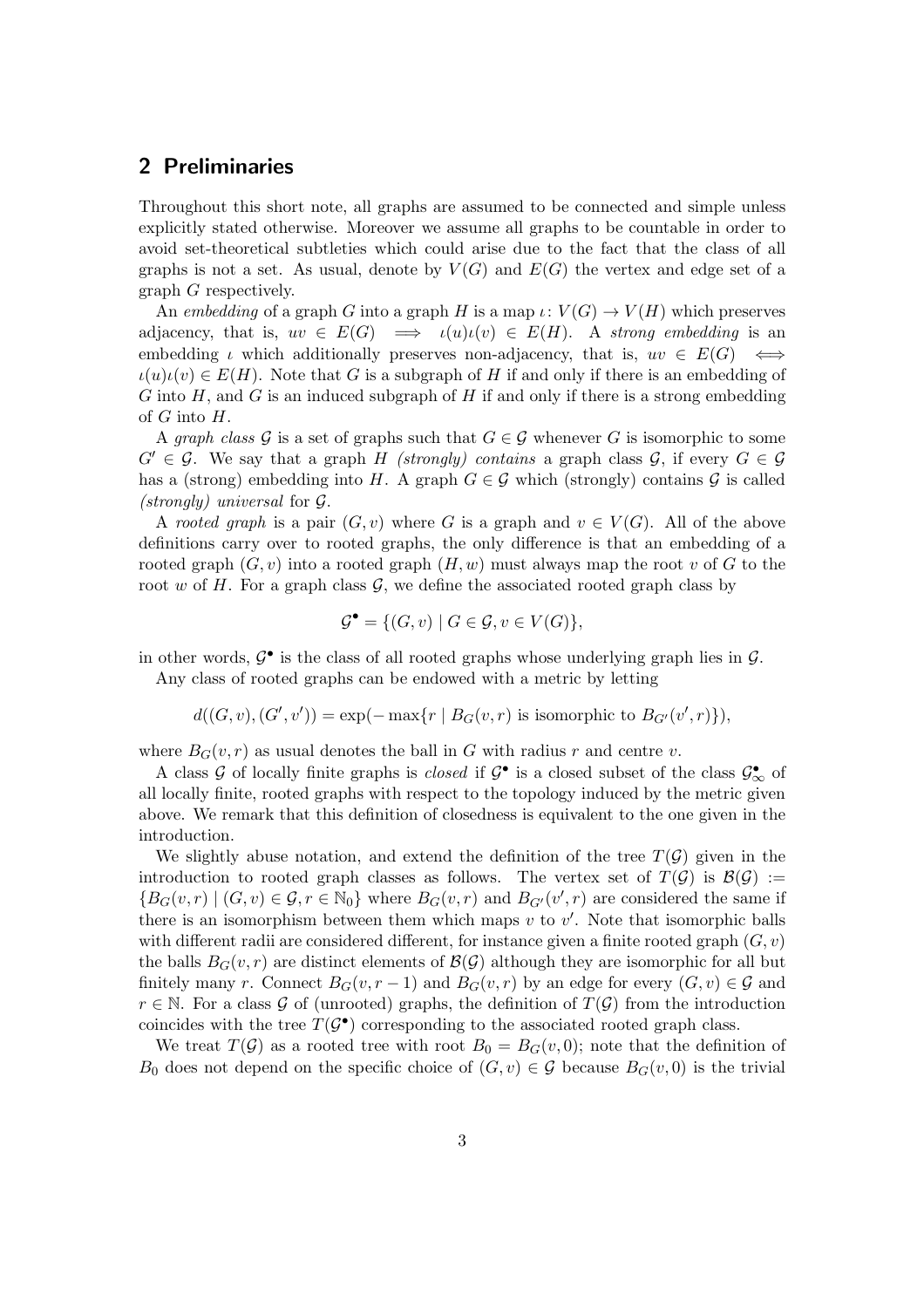one vertex graph for every choice of  $(G, v)$ . We call  $B \in \mathcal{B}(\mathcal{G})$  an ancestor of  $B' \in \mathcal{B}(\mathcal{G})$ and B' a descendant of B, if B lies on the  $B_0-B'$ -path in  $T(\mathcal{G})$ . Note that in this case there is  $(G, v) \in \mathcal{G}$  and  $i \leq j$  such that B is isomorphic to  $B_G(v, i)$  and B' is isomorphic to  $B_G(v, j)$ .

The tree  $T(\mathcal{G})$  is closely linked to the topology of  $\mathcal{G}$  induced by the metric defined above. Note that any element  $(G, v)$  of a rooted graph class G corresponds to a one-way infinite path  $(B_0, B_1, B_2, B_3, ...)$  in  $T(G)$  where each  $B_i$  is isomorphic to  $B_G(v, i)$ ; if we didn't treat isomorphic balls of different radii as different objects, paths corresponding to graphs of finite diameter would be finite. Mapping each graph to the corresponding path gives a homeomorphism between  $\mathcal G$  and a subset of the end space (see [\[4\]](#page-9-7) for an introduction) of  $T(\mathcal{G})$  and the results given in the remainder of this section can be seen as straightforward consequences of this homeomorphism. We provide proofs of these results for the convenience of the reader.

The first result concerns the closure of a graph class  $\mathcal G$ . Note that from an infinite path  $p = (B_0, B_1, B_2, B_3, \dots)$  starting at the root of  $T(G)$  we can construct a rooted graph  $(G_p, v_p)$  as follows: Find  $(G_i, v_i) \in \mathcal{G}$  with  $B_i = B_{G_i}(v_i, i)$ , take a disjoint union of all  $B_{G_i}(v_i, i)$  and identify  $B_{G_{i-1}}(v_{i-1}, i-1)$  and  $B_{G_i}(v_i, i-1)$  via an automorphism—such an automorphism must exist, otherwise there would not be an edge connecting  $B_{i-1}$  to  $B_i$ . Let  $v_p$  be the vertex obtained from identifying all centres  $v_i$ .

<span id="page-3-0"></span>**Lemma 2.1.** Let G be a class of countable rooted graphs. A rooted graph  $(G, v)$  is in the closure  $\overline{\mathcal{G}}$  of  $\mathcal{G}$  if and only if it is of the form  $(G_p, v_p)$  for some infinite path p in  $T(\mathcal{G})$ as above.

*Proof.* If p is an infinite path as above, then  $(G_p, v_p)$  satisfies  $B_{G_p}(v_p, i) = B_i$ . Since there is a graph  $(G_i, v_i) \in \mathcal{G}$  such that  $B_i = B_{G_i}(v_i, i)$  and hence  $d((G_p, v_p), (G_i, v_i)) \leq exp(-i)$ for every i we conclude that  $(G_p, v_p) \in \mathcal{G}$ .

Conversely, if  $(G, v)$  is contained in the closure, then for any  $i \in \mathbb{N}$  there must be a graph  $(G_i, v_i) \in \mathcal{G}$  such that  $d((G, v), (G_i, v_i)) \leq exp(-i)$ , and the sequence of  $B_{G_i}(v_i, i)$ gives the desired infinite path in  $T(\mathcal{G})$ .  $\Box$ 

The second result provides a characterisation of compact and  $\sigma$ -compact graph classes; recall that a topological space is called  $\sigma$ -compact if it can be covered by countably many compact subsets, and let  $T_{\infty}$  denote the tree in which every vertex has countably infinite degree.

<span id="page-3-1"></span>**Lemma 2.2.** Let  $\mathcal{G} \subseteq \mathcal{G}_{\infty}$  be a closed class of rooted graphs.

- 1. G is compact if and only if  $T(G)$  is locally finite
- 2. G is  $\sigma$ -compact if and only if  $T(\mathcal{G})$  does not contain a subdivision of  $T_{\infty}$ .

*Proof.* For the first statement, note that if  $T(G)$  is not locally finite, then there is some  $i \in \mathbb{N}$  such that there are infinitely many non-isomorphic  $B_G(v, i)$  with  $(G, v) \in \mathcal{G}$ . Hence there is an infinite cover of  $\mathcal G$  whose elements are pairwise disjoint open balls of radius  $\exp(-i+1)$ . This cover clearly has no finite sub-cover, hence G is not compact.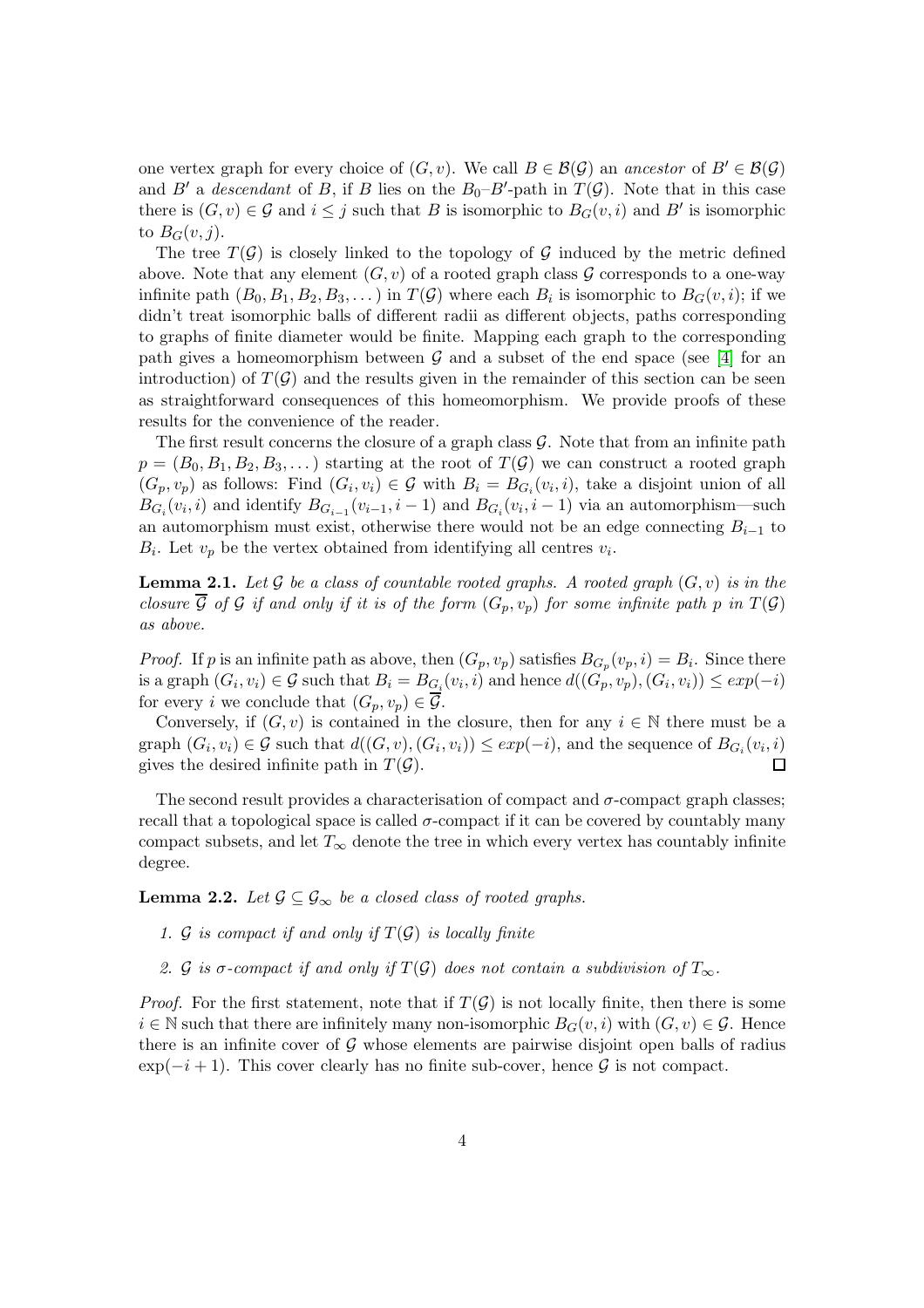For the converse implication, recall that a metric space is compact if and only if it is sequentially compact. Let  $(G_i, v_i)_{i \in \mathbb{N}}$  be a sequence of graphs in  $\mathcal{G}$ . Since  $T(\mathcal{G})$  is locally finite there are only finitely many non-isomorphic k-balls in  $\mathcal{B}(\mathcal{G})$  for every k. Hence, we can inductively find subsequences  $(G_i, v_i)_{i \in I_k}$  with  $\mathbb{N} \supseteq I_1 \supseteq I_2 \supseteq \dots$  such that  $B_{G_i}(v_i,k)$  and  $B_{G_j}(v_j,k)$  are isomorphic for any pair  $i, j \in I_k$ . Pick an increasing function  $f(k): \mathbb{N} \to \mathbb{N}$  such that  $f(k) \in I_k$  for every k. The sequence  $B_{G_{f(k)}}(v_{f(k)}, k)$ forms an infinite path p in  $T(G)$ . Since G is closed, the rooted graph  $(G_p, v_p)$  defined by this path lies in G by Lemma [2.1.](#page-3-0) Moreover  $d((G_{f(k)}, v_{f(k)}), (G_p, v_p)) \leq \exp(-k)$ , so  $(G_{f(k)}, v_{f(k)})_{k \in \mathbb{N}}$  is a convergent subsequence of  $(G_i, v_i)_{i \in \mathbb{N}}$ .

Now let us turn to the second statement of the lemma. Let  $\mathcal G$  be  $\sigma$ -compact and pick a cover  $G = \bigcup_{i \in \mathbb{N}} \mathcal{H}_i$  where each  $\mathcal{H}_i$  is compact. Note that  $T(\mathcal{H}_i)$  is the subtree of  $T(G)$ induced by  $\mathcal{B}(\mathcal{H}_i)$ , and that that this subtree is locally finite because  $\mathcal{H}_i$  is compact.

Assume for a contradiction that  $T(\mathcal{G})$  contains a subdivision of  $T_{\infty}$ . Call a vertex B a branch point, if it corresponds to a vertex of the subdivision of  $T_{\infty}$ . Note that from every branch point  $B$  we can find infinitely many edge disjoint paths to other branch points, and that all but one of these branch points are descendants of B. Since  $T(\mathcal{H}_i)$  is locally finite, the first edge of at least one of these paths does not lie in  $T(\mathcal{H}_i)$ . Connectedness of  $T(\mathcal{H}_i)$  implies that the other endpoint of this path is a descendant of B which does not lie in  $\mathcal{B}(\mathcal{H}_i)$ .

Let  $B_1$  be an arbitrary branch point, and for every  $i \in \mathbb{N}$  let  $B_{i+1}$  be a branch point which is a descendant of  $B_i$  and does not lie in  $\mathcal{B}(\mathcal{H}_i)$ . Let p be an infinite path starting at  $B_0$  and passing through every  $B_i$ . The graph  $(G_p, v_p)$  is contained in  $\mathcal G$  by Lemma [2.1,](#page-3-0) but it is not contained in any  $\mathcal{H}_i$  since there is some  $r_i$  such that  $B_{G_p}(v_p, r_i)$  is isomorphic to  $B_i \notin \mathcal{B}(\mathcal{H}_i)$ .

Now assume that  $T(\mathcal{G})$  does not contain a subdivision of  $T_{\infty}$ . We construct a decomposition of  $\mathcal G$  into countably many compact sets by transfinite induction.

In step  $\alpha$  of the construction, assume that we have defined compact sets  $\mathcal{H}_{\beta} \subseteq \mathcal{G}$  for every  $\beta < \alpha$  (for  $\alpha = 0$  this is vacuously true) and let  $T_{\alpha} = T(\mathcal{G} \setminus \bigcup_{\beta < \alpha} \mathcal{H}_{\beta})$ . If  $T_{\alpha}$  has no vertex  $B$  such that the subtree induced by all descendants of  $B$  is locally finite, then  $T_{\alpha}$  and thus also  $T(\mathcal{G})$  contains a subdivision of  $T_{\infty}$ . Hence we can pick such a vertex  $B_{\alpha}$  and let  $\mathcal{H}_{\alpha}$  be the set consisting of all  $(G, v) \in \mathcal{G}$  which correspond to an infinite path in  $T_{\alpha}$  which passes through  $B_{\alpha}$ . The tree  $T(\mathcal{H}_{\alpha})$  is the union of all these infinite paths in  $T_{\alpha}$ , it is locally finite because of our choice of  $B_{\alpha}$ , and hence  $\mathcal{G}_{\alpha}$  is compact.

Note that no graph in  $(G \setminus \bigcup_{\beta < \alpha} \mathcal{H}_\beta) \setminus \mathcal{H}_\alpha = \mathcal{G} \setminus \bigcup_{\beta < \alpha + 1} \mathcal{H}_\beta$  contains a ball isomorphic to  $B_{\alpha}$ , hence  $B_{\alpha}$  is not a vertex of any  $T_{\gamma}$  for any  $\gamma > \alpha$ . The class G only contains locally finite graphs, so all graphs in  $\mathcal{B}(\mathcal{G})$  are finite and thus  $T(\mathcal{G})$  has only countably many vertices. Hence the above procedure will terminate after some countable number of steps thereby yielding the desired composition of  $\mathcal{G}$ .  $\Box$ 

### 3 Graph classes with locally finite universal graphs

In this section we investigate conditions for the existence of a locally finite graph containing a given graph class and prove Theorem [1.1.](#page-1-0) We start by giving a more technical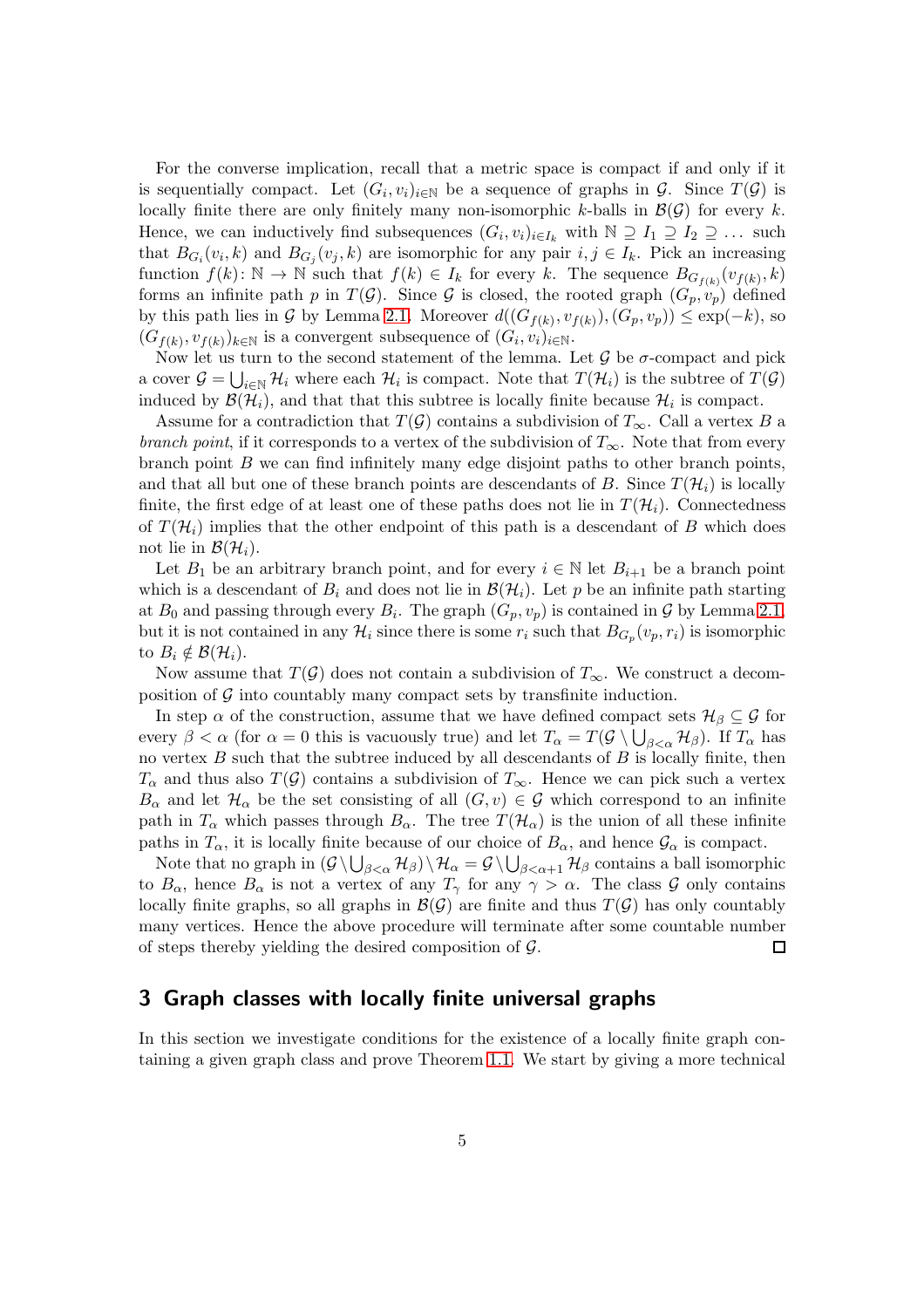condition which is true even if the graph class in question is not closed.

Recall that  $\mathcal{G}_{\infty}$  denotes the class of connected, locally finite graphs, and consequently  $\mathcal{G}_{\infty}^{\bullet}$  denotes the class of rooted connected, locally finite graphs.

<span id="page-5-2"></span><span id="page-5-0"></span>**Theorem 3.1.** Let  $\mathcal{G} \subseteq \mathcal{G}_{\infty}$ . The following are equivalent.

- <span id="page-5-3"></span>1. There is  $H \in \mathcal{G}_{\infty}$  which strongly contains  $\mathcal{G}$ .
- <span id="page-5-1"></span>2. There is  $H \in \mathcal{G}_{\infty}$  which contains  $\mathcal{G}$ .
- 3. We can decompose  $\mathcal{G}^{\bullet}$  as a countable union  $\bigcup_{i\in\mathbb{N}}\mathcal{H}_i$  such that  $T(\mathcal{H}_i)$  is locally finite for every  $i \in \mathbb{N}$ .

Note that the classes  $\mathcal{H}_i$  in statement [3](#page-5-1) are classes of rooted graphs. Indeed, the theorem becomes false if we decompose  $G$  instead of  $G^{\bullet}$ : even a class  $G$  consisting of a single locally finite graph can contain infinitely many non-isomorphic balls of radius 1.

Proof. Condition [1](#page-5-2) trivially implies condition [2.](#page-5-3)

For the implication [2](#page-5-3)  $\implies$  [3](#page-5-1) let  $H \in \mathcal{G}_{\infty}$  be a graph which contains  $\mathcal{G}$  and let  $(v_i)_{i\in\mathbb{N}}$ be an enumeration of the vertices of H. For each vertex  $v_i$  let  $\mathcal{H}'_i$  be the class of all rooted graphs  $(G, v_i)$  where G is a subgraph of H that contains  $v_i$ . Since H is locally finite there are only finitely many subgraphs of diameter at most  $r$  containing any fixed  $v_i$ , and thus  $T(\mathcal{H}'_i)$  is locally finite for every *i*. Since H contains G we know that  $\mathcal{G}^{\bullet} \subseteq \bigcup_{i \in \mathbb{N}} \mathcal{H}'_i$ . Letting  $\mathcal{H}_i = \mathcal{G}^{\bullet} \cap \mathcal{H}'_i$  gives the desired decomposition;  $T(\mathcal{H}_i)$  is locally finite because it is a subtree of  $T(\mathcal{H}'_i)$ .

For the final implication [3](#page-5-1)  $\implies$  [1,](#page-5-2) we first note that it suffices to find for each i a rooted graph  $(H_i, v_i) \in \mathcal{G}_{\infty}^{\bullet}$  which strongly contains  $\mathcal{H}_i$ . From the disjoint union of these graphs, we can construct a connected, locally finite graph H by connecting  $v_i$  to  $v_{i+1}$ every  $i \in \mathbb{N}$ . This graph H strongly contains G because any strong embedding of a graph  $(G, v) \in \mathcal{H}_i$  into  $(H_i, v_i)$  induces a strong embedding of H into G.

For the construction of the graphs  $(H_i, v_i)$  we denote by  $\mathcal{B}_i$  the set  $\{B_G(v, r) \mid (G, v) \in$  $\mathcal{H}_i, r \in \mathbb{N}\}.$  As before, two balls  $B_G(v,r)$  and  $B_{G'}(v',r)$  are considered the same if there is an isomorphism between them which maps v to v'. For  $B = B_G(v,r) \in \mathcal{B}$  we call  $B_G(v, r-1)$  the *interior*  $B^\circ$  of B; note that this does not depend on the specific choice of  $(G, v) \in \mathcal{H}_i$ . For each  $B \in \mathcal{B}$  we fix a strong embedding  $\iota_B : B^\circ \to B$  which maps the centre of  $B<sup>°</sup>$  to the centre of B. Clearly such an embedding always exists; for instance we can pick some  $(G, v)$  such that  $B = B_G(v, r)$  and take the restriction of the identity map to  $B_G(v, r-1)$ .

Now define a graph  $H_i$  as follows. Start with a disjoint union of all  $B \in \mathcal{B}_i$ , and for each  $B \in \mathcal{B}_i$  identify every  $v \in V(B^{\circ})$  with  $\iota_B(v)$ . Clearly, the central vertices of all balls in  $\mathcal{B}_i$  are identified to a single vertex of  $H_i$ , this vertex  $v_i$  is the designated root of  $(H_i, v_i)$ .

The rooted graph  $(H_i, v_i)$  is connected because each  $B = B_G(v, r)$  is connected and all copies of root vertices of balls are identified. It follows from the definition of the maps  $\iota_B$  that any pair of vertices which is identified has the same distance from the centres of the respective balls. Consequently the vertex set of  $B_{H_i}(v,r)$  consists of the vertices of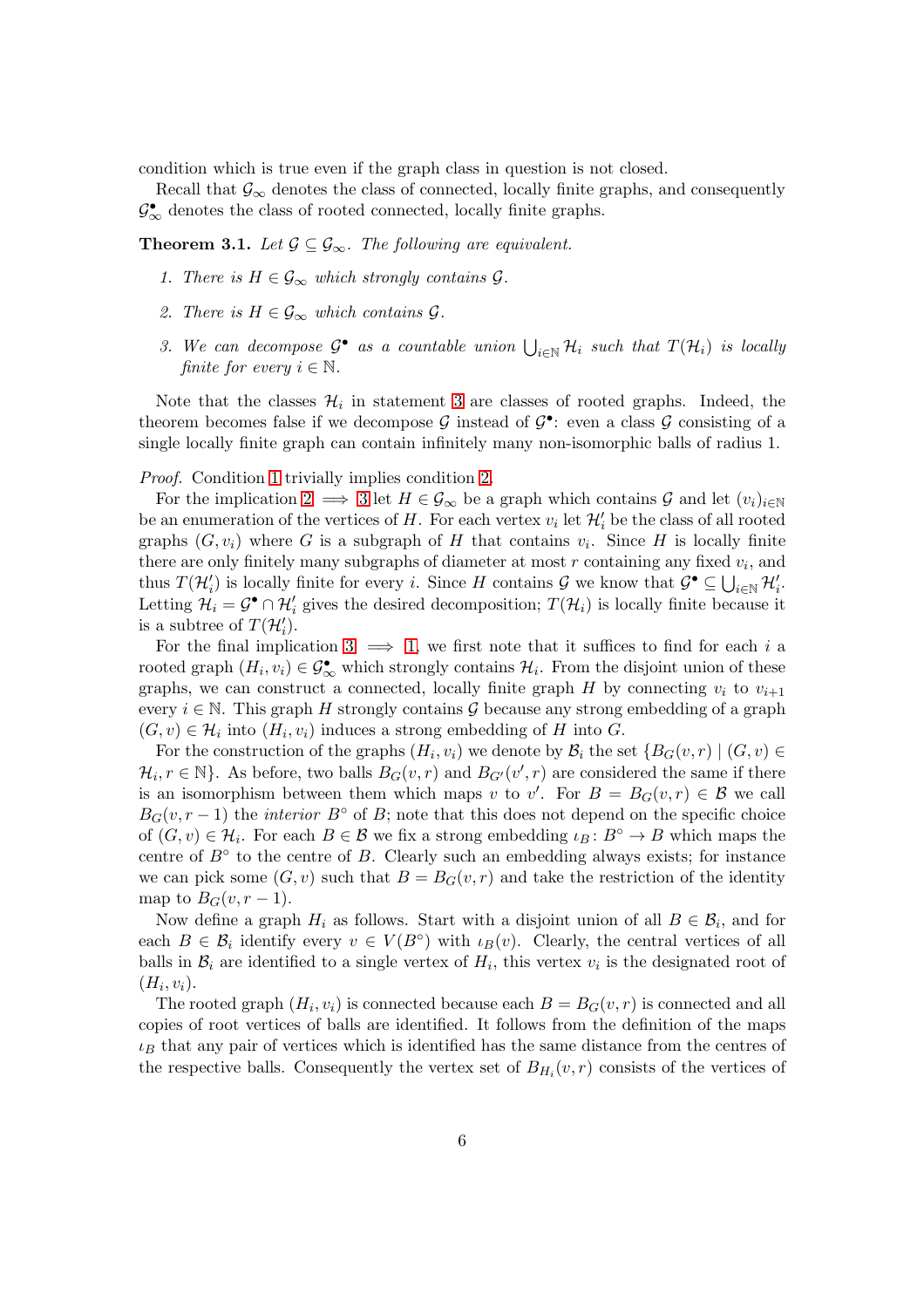all  $B_G(v,r)$  for  $(G,v) \in \mathcal{H}_i$ . Each such  $B_G(v,r)$  is finite because  $\mathcal{G} \subseteq \mathcal{G}_{\infty}$ , and there are only finitely many non-isomorphic balls of radius r since otherwise  $T(\mathcal{H}_i)$  would not be locally finite. Thus  $H_i$  is locally finite.

It only remains to show that any  $(G, v) \in \mathcal{H}_i$  has a strong embedding into  $(H_i, v_i)$ . For this purpose, first note that if a vertex  $u \in B$  is identified with a vertex  $u' \in B'$  a vertex  $v \in B$  is identified with a vertex  $v' \in B'$ , then  $uv \in E(B) \iff u'v' \in E(B')$ . In particular, since  $B_G(v,r)$  is isomorphic to some  $B \in \mathcal{B}_i$ , there is a strong embedding  $\iota_r: B_G(v,r) \to (H_i, v_i)$  for every r.

We can construct the desired strong embedding  $\iota: (G, v) \to (H_i, v_i)$  from these strong embeddings  $\iota_r$  by a standard compactness argument. Since  $B_{H_i}(v,r)$  is finite for every r, there are only finitely many ways to embed  $B_G(v,r)$  into  $H_i$ . Hence there is an infinite subset  $I_1 \subseteq \mathbb{N}$  such that the restrictions of  $\iota_i$  and  $\iota_j$  to  $B_G(v, 1)$  coincide for any pair  $i, j \in I_1$ . Inductive application of this argument gives a set  $I_r \subseteq I_{r-1}$  for every  $r ≥ 2$ such that the restrictions of  $\iota_i$  and  $\iota_j$  to  $B_G(v,r)$  coincide for any pair  $i, j \in I_r$ .

For  $x \in V(G)$  whose distance from v is at most r, we pick any  $i \in I_r$  define  $\iota(x) = \iota_i(x)$ . We note that this does not depend on the specific choice of r or i because  $\iota_i(x) = \iota_i(x)$ for any  $x \in B_G(v,r)$  and any pair  $i, j \in I_r = \bigcup_{s \geq r} I_s$ . Since all  $\iota_i$  are strong embeddings, so is  $\iota$ .  $\Box$ 

<span id="page-6-0"></span>**Corollary 3.2.** For every  $d \in \mathbb{N}$  there is a graph  $H \in \mathcal{G}_{\infty}$  strongly contains  $\mathcal{G}_{d}$ .

*Proof.* There are only finitely many non-isomorphic graphs of diameter at most  $r$  in which every vertex has degree less than d. Hence the tree  $T(\mathcal{G}_d) = T(\mathcal{G}_d^{\bullet})$  is locally finite and Theorem [3.1](#page-5-0) concludes the proof.  $\Box$ 

**Corollary 3.3.** There is a graph  $H \in \mathcal{G}_{\infty}$  which strongly contains  $\mathcal{G} = \bigcup_{d \in N} \mathcal{G}_d$ .

*Proof.* Decompose  $\mathcal{G}^{\bullet} = \bigcup_{d \in \mathbb{N}} \mathcal{G}^{\bullet}_d$ , note that  $T(\mathcal{G}^{\bullet}_d)$  is locally finite, and apply Theorem [3.1.](#page-5-0)  $\Box$ 

Theorem [3.1](#page-5-0) can also be used to show that graph classes whose members have bounded growth admit a locally finite graph containing them. For example, recall that a graph G is said to have polynomial growth if there is some polynomial P and a vertex  $v \in v(G)$ such that  $B_G(v,r)$  contains at most  $P(r)$  vertices for every  $r \in \mathbb{N}$ .

**Corollary 3.4.** There is a graph  $H \in \mathcal{G}_{\infty}$  which strongly contains the class  $\mathcal{G}$  of all graphs of polynomial growth.

*Proof.* Denote by  $\mathcal{G}(a, b)$  the class of all rooted graphs  $(G, v)$  such that  $B_G(v, r)$  contains at most  $a \cdot r^b$  vertices for every r. It is not hard to see that  $\mathcal{G}^{\bullet} = \bigcup_{a,b \in \mathbb{N}} \mathcal{G}(a,b)$ . There are only finitely many non-isomorphic connected graphs on at most  $a \cdot r^b$  vertices, hence  $T(\mathcal{G}(a, b))$  is locally finite and we can apply Theorem [3.1.](#page-5-0)  $\Box$ 

Polynomial growth in the above corollary can of course be replaced by any growth bound, as long as there is a countable set  $(f_i)_{i\in\mathbb{N}}$  of functions such that for every allowed growth function g there is an i such that  $g(x) \leq f_i(x)$  for every  $x \in \mathbb{N}$ .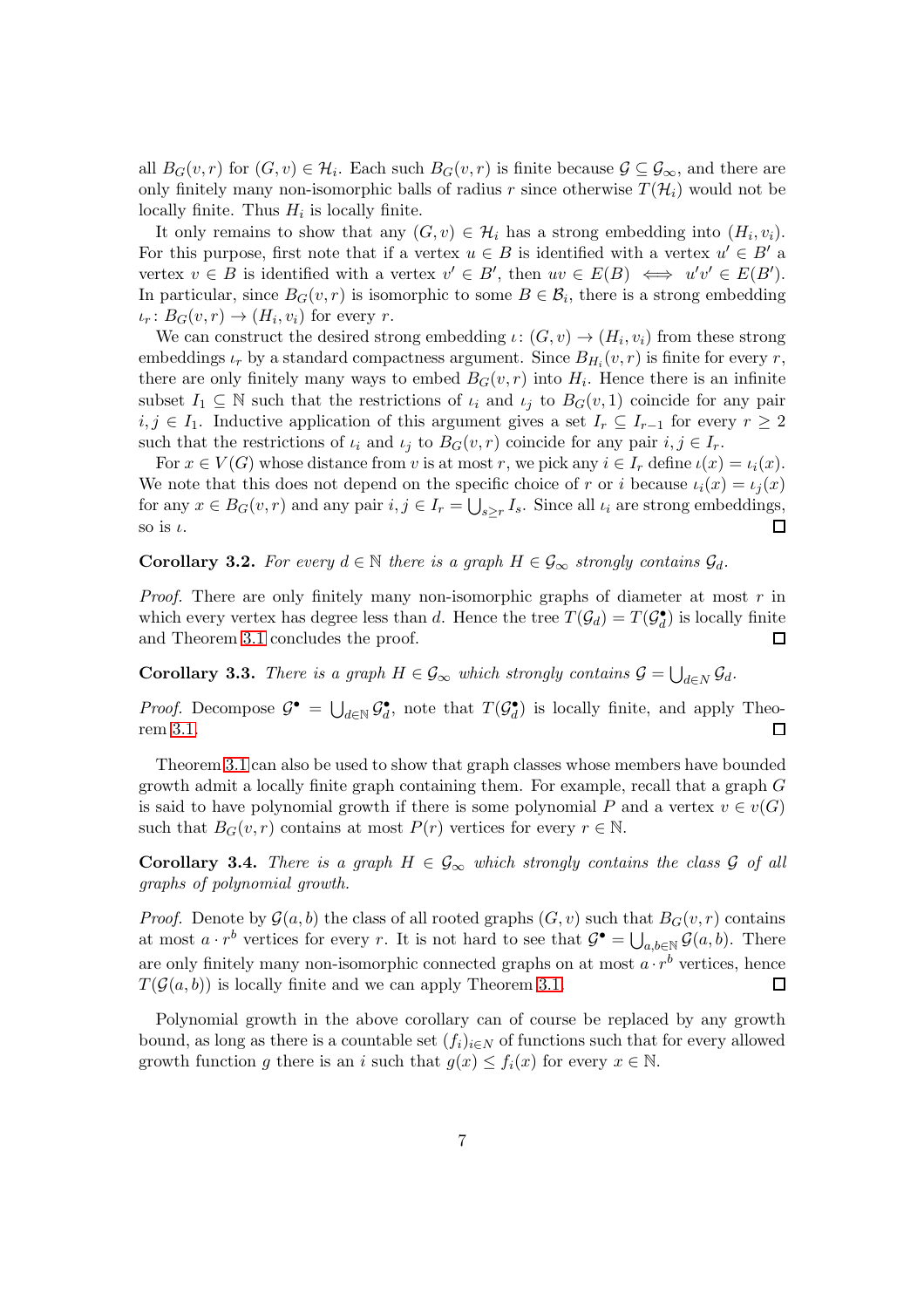While the above corollaries demonstrate that Theorem [3.1](#page-5-0) is useful for showing that there is a graph  $H \in \mathcal{G}_{\infty}$  containing a certain graph class, the theorem is not quite as useful for showing the non-existence of such a  $H$ . For closed graphs the following theorem (which implies Theorem [1.1\)](#page-1-0) gives a condition which is easier to falsify.

<span id="page-7-3"></span><span id="page-7-2"></span>**Theorem 3.5.** Let  $\mathcal{G} \subseteq \mathcal{G}_{\infty}$  be a closed graph class. The following are equivalent.

- <span id="page-7-0"></span>1. There is  $H \in \mathcal{G}_{\infty}$  which contains  $\mathcal{G}$ .
- <span id="page-7-1"></span>2.  $\mathcal{G}^{\bullet}$  is  $\sigma$ -compact.
- 3. T(G) contains no subdivision of  $T_{\infty}$ .

Proof. Statements [2](#page-7-0) and [3](#page-7-1) are equivalent by Lemma [2.2,](#page-3-1) hence it suffices to show the equivalence of [1](#page-7-2) and [2.](#page-7-0)

For the implication  $1 \implies 2$  $1 \implies 2$  we first note that by Theorem [3.1](#page-5-0) [\(3\)](#page-5-1) we can decompose  $\mathcal{G}^{\bullet}$  into countably many sets  $\mathcal{H}_i$  such that  $T(\mathcal{H}_i)$  is locally finite. Since  $\mathcal{G}^{\bullet}$  is closed, this implies that  $\mathcal{G}^{\bullet} = \bigcup_{i \in \mathbb{N}} \overline{\mathcal{H}}_i$ , where  $\overline{\mathcal{H}}_i$  denotes the closure of  $\mathcal{H}_i$  in  $\mathcal{H}_{\infty}^{\bullet}$ . Lemma [2.2](#page-3-1) implies that  $\mathcal{G}^{\bullet}$  is  $\sigma$ -compact as claimed.

For the converse implication  $2 \implies 1$  $2 \implies 1$  let  $\mathcal{G}^{\bullet} = \bigcup_{i \in \mathbb{N}} \mathcal{H}_i$  where every  $\mathcal{H}_i$  is compact. By Lemma [2.2,](#page-3-1)  $T(\mathcal{H}_i)$  is locally finite for every i and Theorem [3.1](#page-5-0) [\(3\)](#page-5-1) finishes the proof.  $\Box$ 

As a corollary to the above theorem we obtain a result due to de Brujin mentioned in the introduction.

#### Corollary 3.6.  $\mathcal{G}_{\infty}$  contains no universal element.

*Proof.* Note that  $\mathcal{G}_{\infty}$  is closed. Every ball of radius n in a locally finite graph can be extended in infinitely many ways to a ball of radius  $n+1$  in a locally finite graph. Hence  $T(\mathcal{G}_{\infty}) = T_{\infty}$  and by Theorem [3.5](#page-7-3) there is no  $H \in \mathcal{G}_{\infty}$  containing  $\mathcal{G}_{\infty}$ .  $\Box$ 

Similar arguments can be made for many other graph classes. For instance, the exact same proof also shows the following result.

**Corollary 3.7.** There is no graph  $H \in \mathcal{G}_{\infty}$  containing the class of all locally finite, connected, planar graphs.

#### 4 Graphs with bounded degrees

By Corollary [3.2,](#page-6-0) there is a graph  $H \in \mathcal{G}_{\infty}$  containing  $\mathcal{G}_d$ . On the other hand, it is known (see for instance [\[9\]](#page-10-1)) that there is no  $H \in \mathcal{G}_d$  containing  $\mathcal{G}_d$ . This raises the natural question whether there is any  $D < \infty$  such that there is a graph  $H \in \mathcal{G}_D$ containing  $\mathcal{G}_d$ . Theorem [1.2](#page-1-1) from the introduction states that such a D does not even exist for  $G_4$ ; the remainder of this section is dedicated to the proof of this theorem.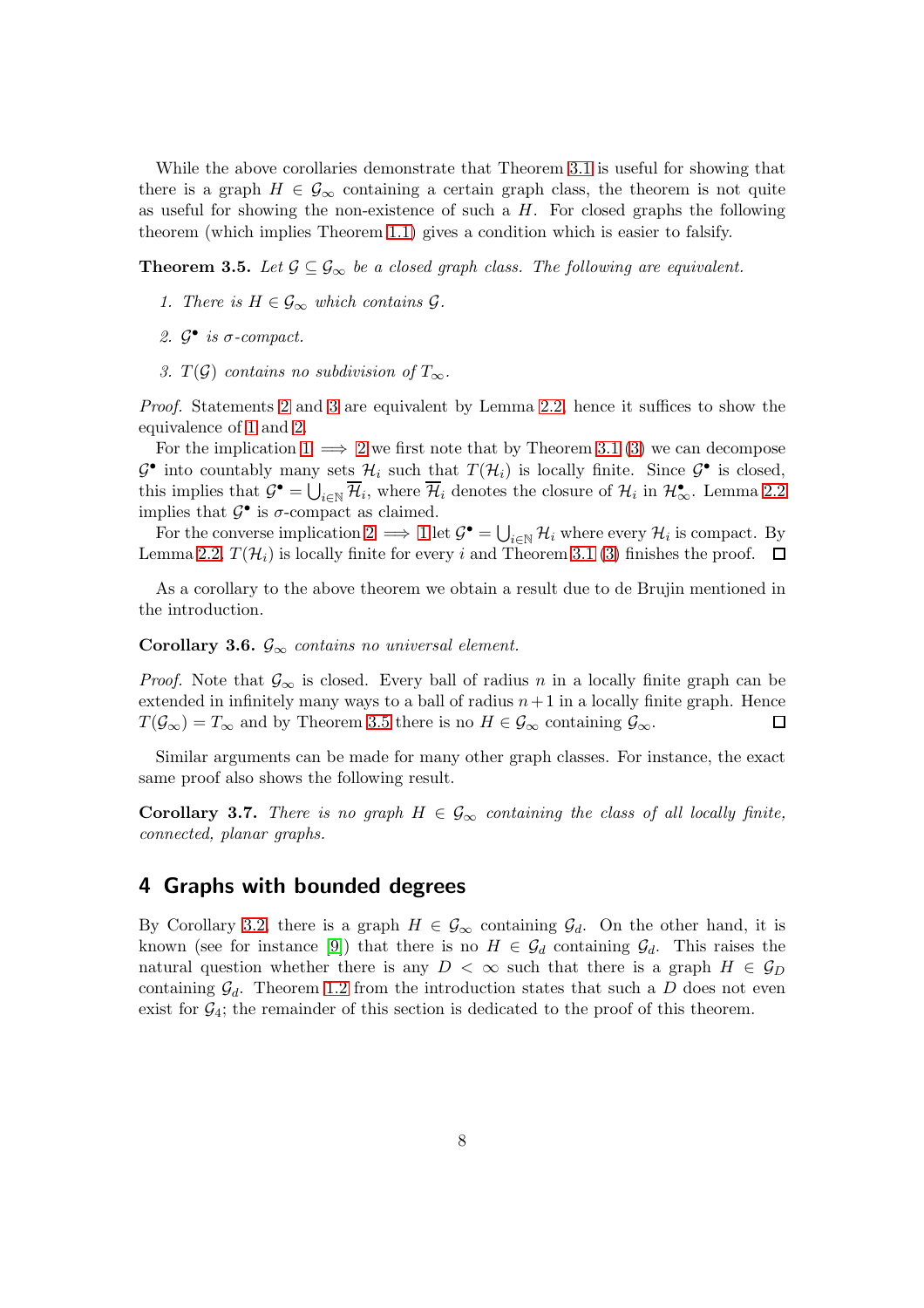*Proof of Theorem [1.2.](#page-1-1)* Assume that there is a countable graph  $H$  with maximum degree  $\Delta$  containing  $\mathcal{G}_4$ .

We define a subfamily of  $\mathcal{G}_4$  as follows. Let  $[n] = \{1, 2, \ldots, n\}$  and  $[m, n] = \{m, m +$  $1, \ldots, n$ . Let S be the set of all bijective functions  $s : \mathbb{N} \to \mathbb{N}$  such that  $s([2<sup>i</sup>]) = [2<sup>i</sup>]$  for all  $i \in \mathbb{N}$ . For each  $s \in \mathcal{S}$  let  $G_s$  be the graph with vertex set Z and edges connecting n to  $n + 1$  for every  $n \in \mathbb{Z}$  as well as edges connecting  $2n$  to  $-2s(n)$  for every  $n \in \mathbb{N}$ ; the reason we only connect even vertices is to get rid of unwanted automorphisms. Denote by  $G_s(i)$  the subgraph of  $G_s$  induced by  $[-2^{i+1}, 2^{i+1}]$ . For every vertex  $v \in V(H)$ , let  $\mathcal{S}(v, i)$  be the set of all  $s \in \mathcal{S}$  such that there is an embedding of  $G_s(i)$  into H mapping 0 to  $v$ .

Let  $n(v, i)$  the number of non-isomorphic  $G_s(i)$  with  $s \in \mathcal{S}(v, i)$ . Note that for any embedding of  $G_s(i)$  which maps 0 to v there are at most  $\Delta^{2^{i+1}}$  possibilities to embed the path induced by  $[0, 2^{i+1}]$ , and similarly for the path induced by  $[-2^{i+1}, 0]$ . Once the paths are embedded, the image of 2n has fewer than  $\Delta$  possible neighbours in the embedding of the path induced by  $[-2^{i+1},0]$ . Hence any embedding of the two paths extends to at most  $\Delta^{2^i}$  embeddings of graphs  $G_s(i)$  (some of which may be isomorphic). In total, this shows that

$$
n(v, i) \le \Delta^{5 \cdot 2^i}
$$

for any  $v \in V(H)$  and every  $i \in \mathbb{N}$ .

Define the set  $\mathcal{S}(v) := \bigcap_{i \in \mathbb{N}} \mathcal{S}(v, i)$ . We will show that at least one of the sets  $\mathcal{S}(v)$ must be large enough to derive a contradiction to the above bound. Clearly, if there is an embedding of  $G_s$  into H, then s is contained in  $\mathcal{S}(v)$  where v is the image of 0 under this embedding. Since by assumption every  $G_s$  is a subgraph of  $H$ , this implies that  $S = \bigcup_{v \in V(H)} S(v)$ . It immediately follows that one of the  $S(v)$  must be uncountable. Unfortunately, this is not sufficient for our purpose as we need some control over the sets  $S(v, i)$ ; this is achieved by endowing S with a probability measure.

Note that any  $s \in \mathcal{S}$  bijectively maps  $[2^{i-1} + 1, 2^i]$  to itself. If we let  $s_i$  be the permutation that s induces on  $[2^{i-1}+1, 2^i]$ , then the map  $s \mapsto (s_i)_{i\in\mathbb{N}}$  is a bijection between S and  $\prod_{i\in\mathbb{N}}S_{2^i}$  where  $S_n$  denotes the symmetric group on n elements. For  $\sigma \in S_{2^i}$ , we let  $\mathcal{S}_{\sigma} = \{s \in \mathcal{S} \mid s_i = \sigma\}$ . It is well known (for instance by the Kolmogorov extension theorem) that there is a probability measure on  $\prod_{i\in\mathbb{N}} S_{2^i}$  whose projection on every factor is the uniform probability measure. By the above bijection, this defines a probability measure  $\mathbb P$  on  $\mathcal S$  such that  $\mathbb P(\mathcal S_\sigma)=\frac{1}{(2^i)!}$  for every  $\sigma\in S_{2^i}$ . The sets  $\mathcal S(v,i)$  can be written as finite unions of intersections of finitely many  $S_{\sigma}$ , hence they are measurable with respect to  $\mathbb{P}$ , and thus the same is true for the sets  $\mathcal{S}(v)$ . By subadditivity of the probability measure we have

$$
\sum_{v \in V(H)} \mathbb{P}(\mathcal{S}(v)) \ge \mathbb{P}\left(\bigcup_{v \in V(H)} \mathcal{S}(v)\right) = \mathbb{P}(\mathcal{S}) = 1 > 0,
$$

and thus there is at least one  $v \in V(H)$  such that  $\mathbb{P}(\mathcal{S}(v)) > 0$ . From now on fix such a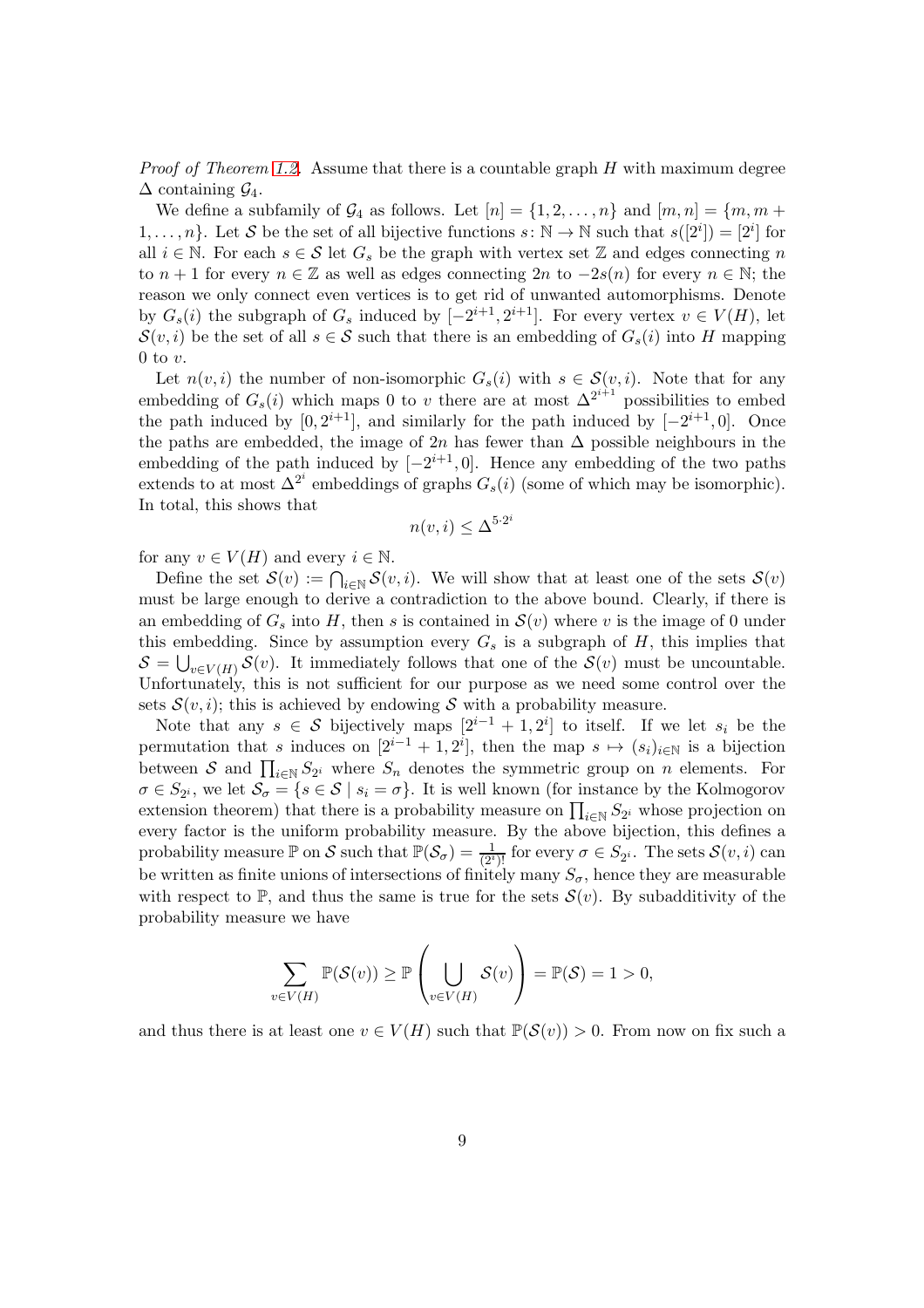vertex v and let  $\epsilon = \mathbb{P}(\mathcal{S}(v)) > 0$ . Since  $\mathcal{S}(v) \subset \mathcal{S}(v, i)$  we have

$$
\epsilon \leq \mathbb{P}(\mathcal{S}(v,i)) = \mathbb{P}\left(\biguplus_{\sigma \in S_{2^i}} \mathcal{S}(v,i) \cap \mathcal{S}_{\sigma}\right) = \sum_{\sigma \in S_{2^i}} \mathbb{P}(\mathcal{S}(v,i) \cap \mathcal{S}_{\sigma})
$$

for every  $i \in \mathbb{N}$ . Each summand on the right hand side is bounded above by  $\mathbb{P}(\mathcal{S}_{\sigma}) = \frac{1}{(2^i)!}$ , hence at least  $\epsilon(2^i)!$  of the summands must be non-zero.

We claim that  $n(v, i)$  is at least half as large as the number of non-zero summands in the above sum. To this end, it suffices to show that  $G_s(i)$  and  $G_t(i)$  are isomorphic if and only if the restrictions of s and t to  $[2<sup>i</sup>]$  either coincide or are inverses of one another. Note that the path  $-2^{i+1}$ ,  $-2^{i+1}$  + 1, ...  $2^{i+1}$  is the unique spanning path of  $G_s(i)$  with no two consecutive vertices of degree 3. Any isomorphism from  $G_s(i)$  to  $G_t(i)$  must map this path to its counterpart in  $G_t(i)$ , and there are precisely two ways of doing this.

We have thus shown that

$$
\frac{\epsilon}{2}\cdot (2^i)! \leq n(v,i) \leq \Delta^{5\cdot 2^i}
$$

for arbitrary i. For large enough i this yields a contradiction since the left hand side  $\Box$ asymptotically grows faster than the right hand side.

#### <span id="page-9-0"></span>**References**

- <span id="page-9-1"></span>[1] G. Cherlin and S. Shelah. Universal graphs with a forbidden subtree. J. Comb. Theory, Ser. B, 97(3):293–333, 2007.
- [2] G. Cherlin and S. Shelah. Universal graphs with a forbidden subgraph: block path solidity. Combinatorica, 36(3):249–264, 2016.
- <span id="page-9-2"></span>[3] G. Cherlin and N. Shi. Graphs omitting a finite set of cycles. J. Graph Theory, 21(3):351–355, 1996.
- <span id="page-9-7"></span>[4] R. Diestel. Locally finite graphs with ends: A topological approach. I: Basic theory. Discrete Math., 311(15):1423–1447, 2011.
- <span id="page-9-3"></span>[5] Z. Füredi and P. Komjáth. On the existence of countable universal graphs. J. Graph Theory, 25(1):53–58, 1997.
- <span id="page-9-6"></span>[6] T. Huynh, B. Mohar, R. Šámal, C. Thomassen, and D. R. Wood. Universality in minor-closed graph classes. 2021. Preprint, arXiv:2109.00327.
- <span id="page-9-5"></span><span id="page-9-4"></span>[7] P. Komjáth. Some remarks on universal graphs. *Discrete Math.*,  $199(1-3):259-265$ , 1999.
- [8] P. Komjáth, A. H. Mekler, and J. Pach. Some universal graphs. Isr. J. Math., 64(2):158–168, 1988.